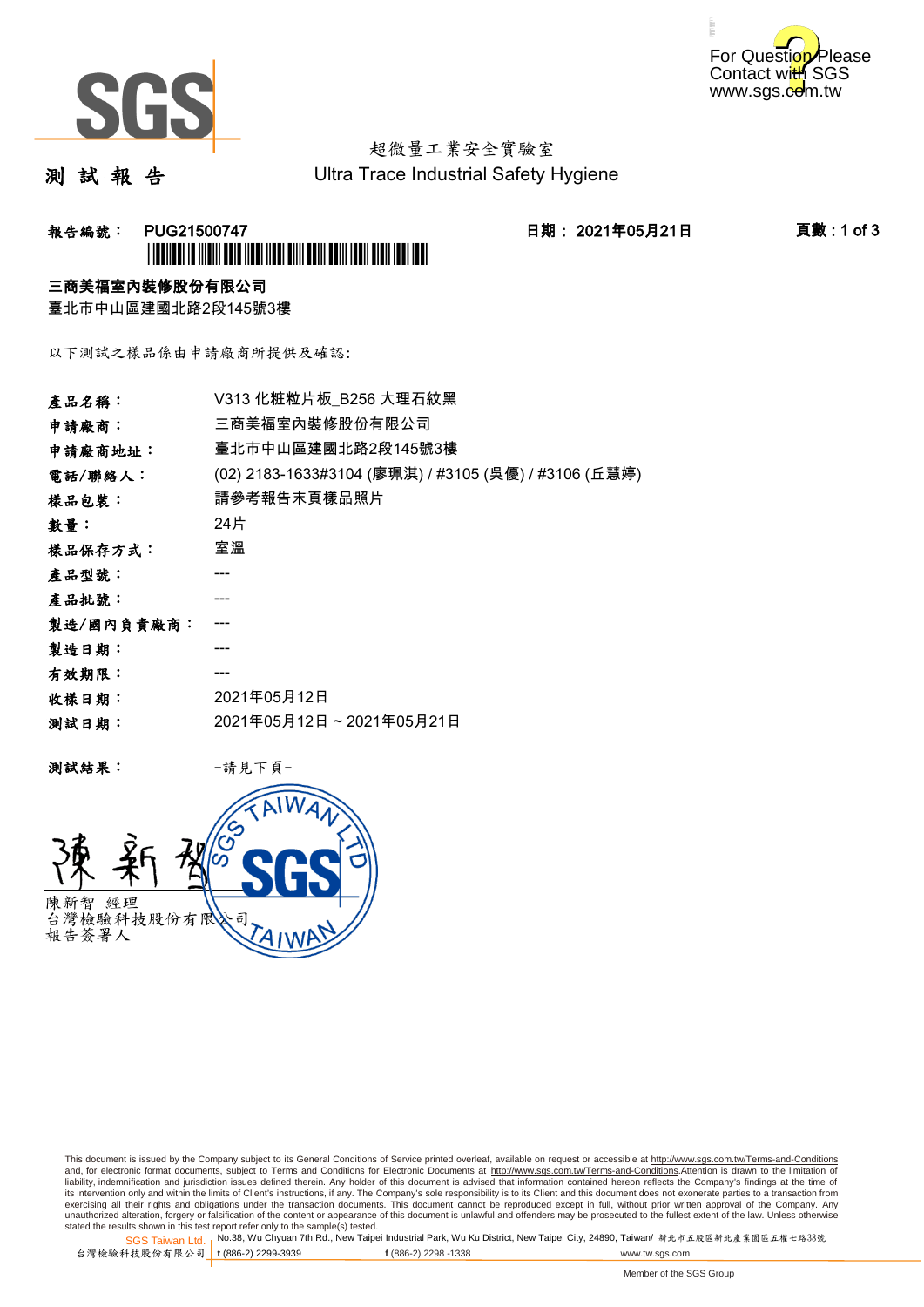

## 超微量工業安全實驗室

測 試 報 告

Ultra Trace Industrial Safety Hygiene

### 報告編號: PUG21500747 日期: 2021年05月21日 頁數 : 2 of 3 \*PUGATION AND AND A CONTROL TO A CHARGE OF A CHARGE OF A CHARGE OF A

### 三商美福室內裝修股份有限公司

臺北市中山區建國北路2段145號3樓

#### 測試結果:

| 测試項目       | CAS NO.   | 测試方法                                                                  | 測試<br>結果 | 定量/偵測<br>極限 | 單位   |
|------------|-----------|-----------------------------------------------------------------------|----------|-------------|------|
| 甲醛釋出量      | ---       | ---                                                                   | ---      | ---         |      |
| ┃甲醛釋出量-平均值 | $50-00-0$ | 本測試參考國家標準106.11.29公布建議檢驗<br>方法-CNS2215粒片板中甲醛釋出量,以分光<br>光度計(UV/VIS)檢測。 | 0.178    | 0.0290      | mg/L |
| 甲醛釋出量-最大值  | $50-00-0$ |                                                                       | 0.185    | 0.0290      | mg/L |

備註:

1.測試報告僅就委託者之委託事項提供測試結果,不對產品合法性做判斷。

2. 本測試報告之所有檢驗內容,均依委託事項執行檢驗,如有不實,願意承擔完全責任。

3. 本報告不得分離,分離使用無效。

4.若該測試項目屬於定量分析則以「定量極限」表示;若該測試項目屬於定性分析則以「偵測極限」表示。

5.低於定量極限/偵測極限之測定值以「N.D.」或「 陰性」表示。微生物測試低於定量極限以「<定量極限值」表示。

6.甲醛釋出量:

| 記號   | 甲醛釋出量平均值 | 甲醛釋出量最大值 |
|------|----------|----------|
|      | $0.3$ 以下 | $0.4$ 以下 |
| ه ۲  | $0.5$ 以下 | $0.7$ 以下 |
| ہ -ا | $1.5$ 以下 | $2.1$ 以下 |

- END -

This document is issued by the Company subject to its General Conditions of Service printed overleaf, available on request or accessible at http://www.sgs.com.tw/Terms-and-Conditions and, for electronic format documents, subject to Terms and Conditions for Electronic Documents at http://www.sgs.com.tw/Terms-and-Conditions.Attention is drawn to the limitation of liability, indemnification and jurisdiction issues defined therein. Any holder of this document is advised that information contained hereon reflects the Company's findings at the time of<br>its intervention only and within t exercising all their rights and obligations under the transaction documents. This document cannot be reproduced except in full, without prior written approval of the Company. Any<br>unauthorized alteration, forgery or falsifi

SGS Taiwan Ltd. 1 stated the results shown in this test report refer only to the sample(s) tested.<br>Stated the results shown in this test report refer only to the sample(s) tested.

台灣檢驗科技股份有限公司

**t** (886-2) 2299-3939 **f** (886-2) 2298 -1338 www.tw.sgs.com